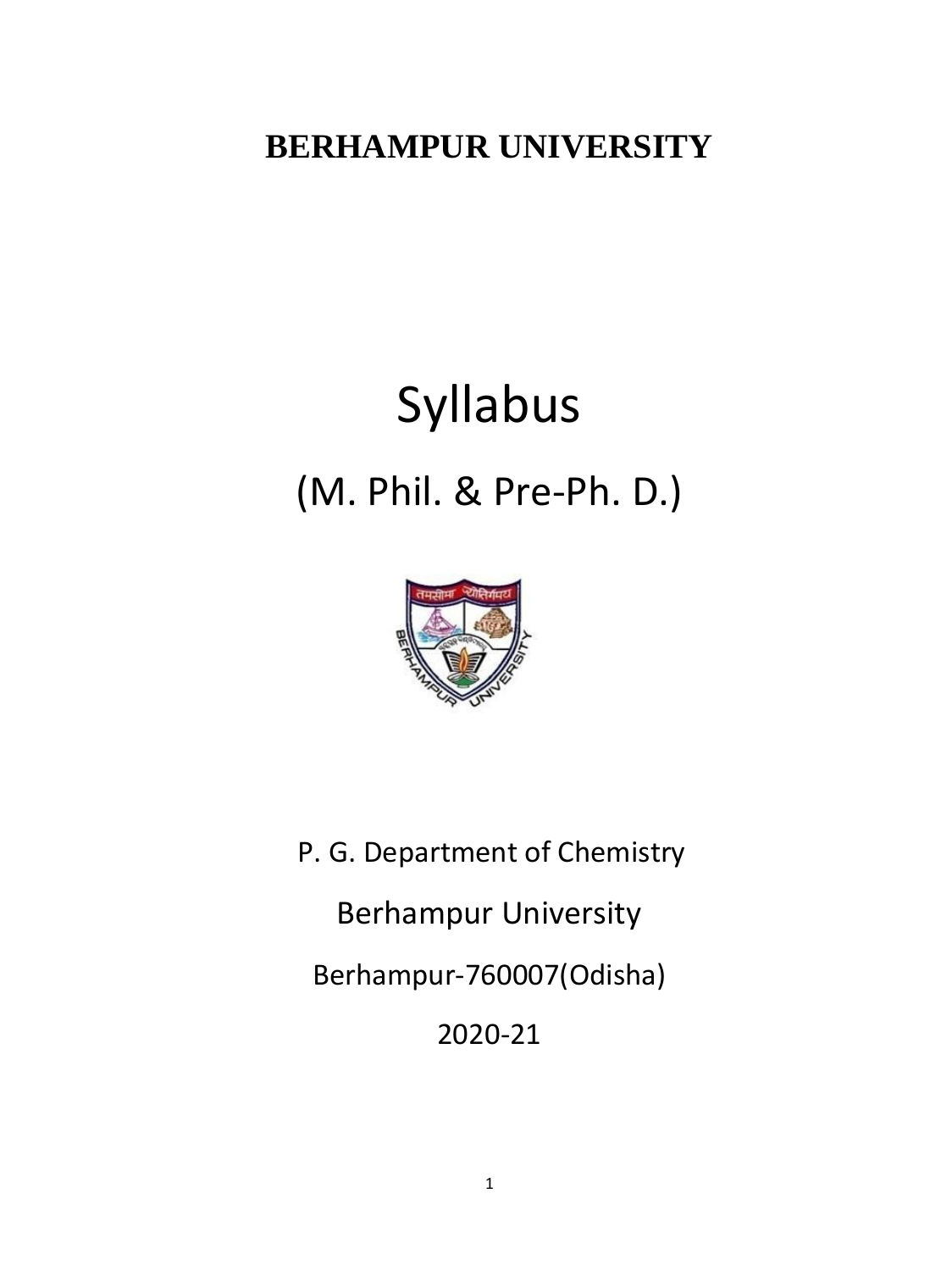### M. Phil. &Pre-Ph. D. Syllabus. (Effective from 2020-21)

#### **Semester-I: (**Total No. of Core papers: 03, Elective papers: 01)

| Course           | <b>Course Name</b>                     | <b>Credit</b>  | <b>Exam Hr</b> | <b>Marks</b>           | <b>Total</b> |
|------------------|----------------------------------------|----------------|----------------|------------------------|--------------|
| <b>Number</b>    |                                        |                |                |                        |              |
| <b>CHEM MPC1</b> | <b>Research Methodology</b>            |                | $1 \pmod{sem}$ | $20 \text{ (mid sem)}$ | 100          |
|                  |                                        |                | 3 (End sem)    | 80 (End sem)           |              |
| <b>CHEM MPC2</b> | Spectroscopic Techniques in Chemistry  | 4              | $1$ (mid sem)  | 20 (mid sem)           | 100          |
|                  |                                        |                | 3 (End sem)    | 80 (End sem)           |              |
|                  | Presentation of a review report        | $\overline{2}$ |                | 50                     |              |
| <b>CHEM MPC3</b> | (based on 05 important published       |                |                |                        | 100          |
|                  | research articles of reputed journals) |                |                |                        |              |
|                  | <b>Publication and Research Ethics</b> | $\overline{2}$ |                | 50                     |              |
| <b>CHEM MPE1</b> | <b>Inorganic Chemistry</b>             |                | $1 \pmod{sem}$ | $20 \text{ (mid sem)}$ | 100          |
| <b>CHEM MPE2</b> | Physical Chemistry                     | 4              | 3 (End sem)    | 80 (End sem)           |              |
| <b>CHEM MPE3</b> | Organic Chemistry                      |                |                |                        |              |

#### **Semester-II: (**Total No. of Core papers: 02, Elective papers: Nil)

| Course<br><b>Number</b> | <b>Course Name</b>                 | <b>Credit</b> | Exam Hr | <b>Marks</b> | Total |
|-------------------------|------------------------------------|---------------|---------|--------------|-------|
| <b>CHEM MPC4</b>        | <b>Review of Research Progress</b> |               |         | 100          | 100   |
| <b>CHEM MPD1</b>        | Dissertation                       | 12            |         | 300          | 300   |

Code: CHEM: Chemistry, C: Core, E: Elective, D: Dissertation

**NB**: Pre-Ph. D. students have to register for 16 credits

M. Phil. students have to register for 32 credits

 Both M. Phil & Pre-PhD students have to take one elective papers out of three (CHEM MPE1, CHEM MPE2 & CHEM MPE3) in  $1<sup>st</sup>$  semester.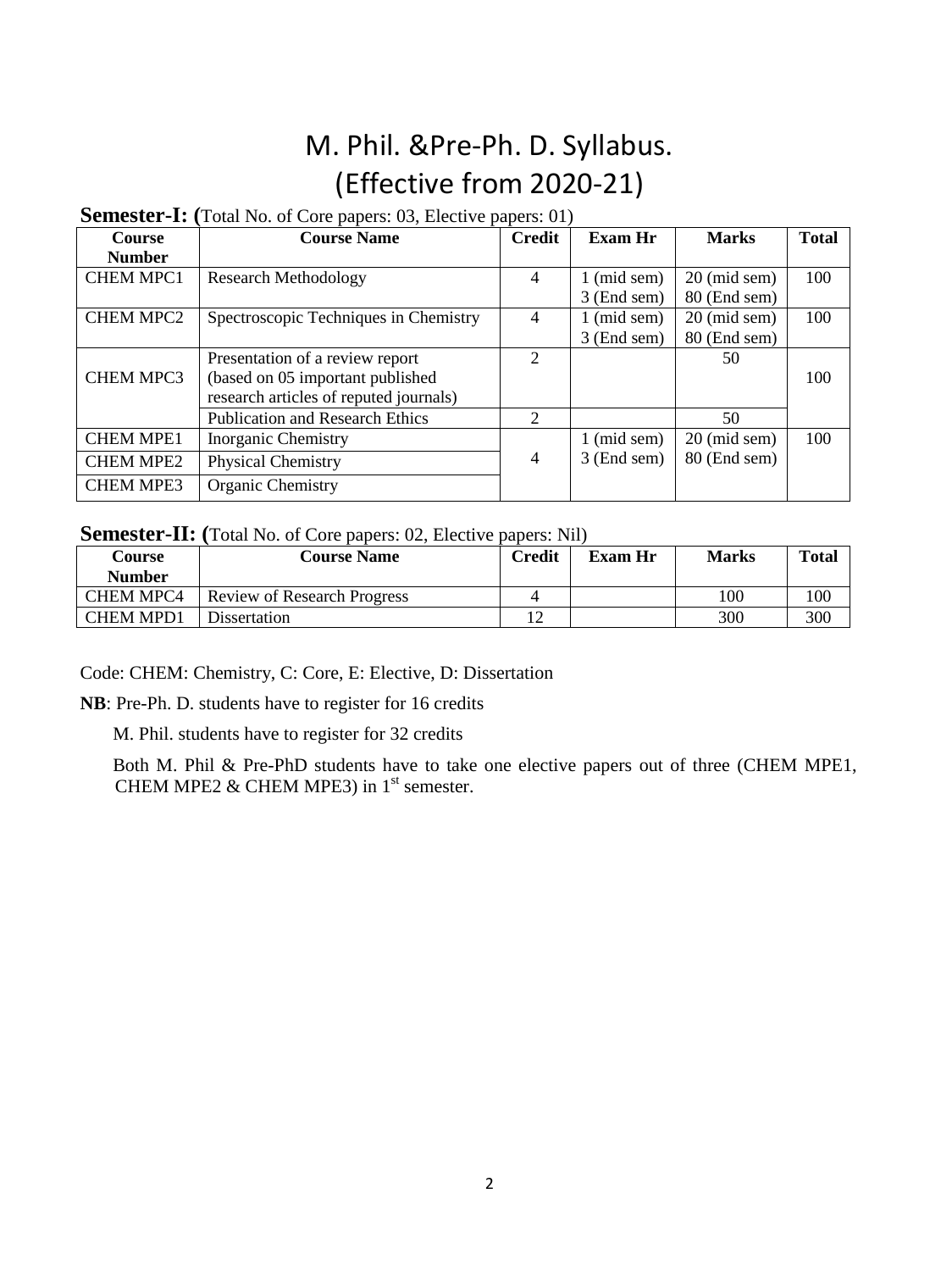### **SEMESTER-I**

**Course No. CHEM MPC1 Course Name: Research Methodology**

| Semester: I | Credits: 4 (core) |                                                                                                |  |
|-------------|-------------------|------------------------------------------------------------------------------------------------|--|
|             |                   | <b>Course Coordinator:</b> Dr. B. K. Garnaik, Phone: 9777107130, Email: bama 61@rediffmail.com |  |
|             | Dr. S. N. Sahoo.  | Phone: 9437480321, Email: sns.chem@buodisha.edu.in                                             |  |
|             | Dr. G. Phaomei,   | Phone: 9861235845, Email: gp.chem@buodisha.edu.in                                              |  |
|             | Dr. L. D. Rout,   | Phone: 8658959639, Email: ldr.chem@buodisha.edu.in                                             |  |
|             | Dr. B. B. Parida, | Phone: 7752057108, Email: bbp.chem@buodisha.edu.in                                             |  |

#### **Objectives and learning outcome:**

This course focuses on the basics of science and ethics, research integrity and publication ethics. Indexing and citation databases, research metrics.

Ability to systematically solve research problems learns how to plan research work. Learning method, scientific tools, search engines and techniques relevant to solve research problem.

#### **Unit-I**

Meaning and objectives of Research, Types of Research, Significance of Research, Research Methods Vs methodology, Scientific method Vs Arbitrary Method, Criteria of good research, Research Design: (meaning of research design, need of research design, basic principle of research design, good design, different designs). **(12 Hrs)**

#### **Unit-II**

Means and methods of scientific research, Organization of scientific research, Literature **:** Search for existing literature, Review the literature selected, Develop a theoretical and conceptual framework, writing up the review. Scientific paper: How to prepare Title, Abstract, Introduction, Results, Discussion and References. **(12 Hrs)**

#### **Unit-III**

Chi-square Test: Applications, Steps Involved in Applying Chi-square Test, Alternative Formula, Conversion, important characteristic and limitation. Analysis of Variance and Covariance: Principle, Technical, Setting and coding. **(12 Hrs)**

#### **Unit-IV**

Application of Computer in Research: Document preparation, EXCEL, Power Point Presentation. Numerical analysis. Figure Plotting: Figure insertions in documents. Use of Internet in Research, Websites, search Engines, E-journal and E-Library, INFLIBNET. Usage of packages (e.g. ORIGIN; EXCEL) for data analysis. Curve Fitting: Linear and Non-linear fitting of data.

**(12 Hrs)**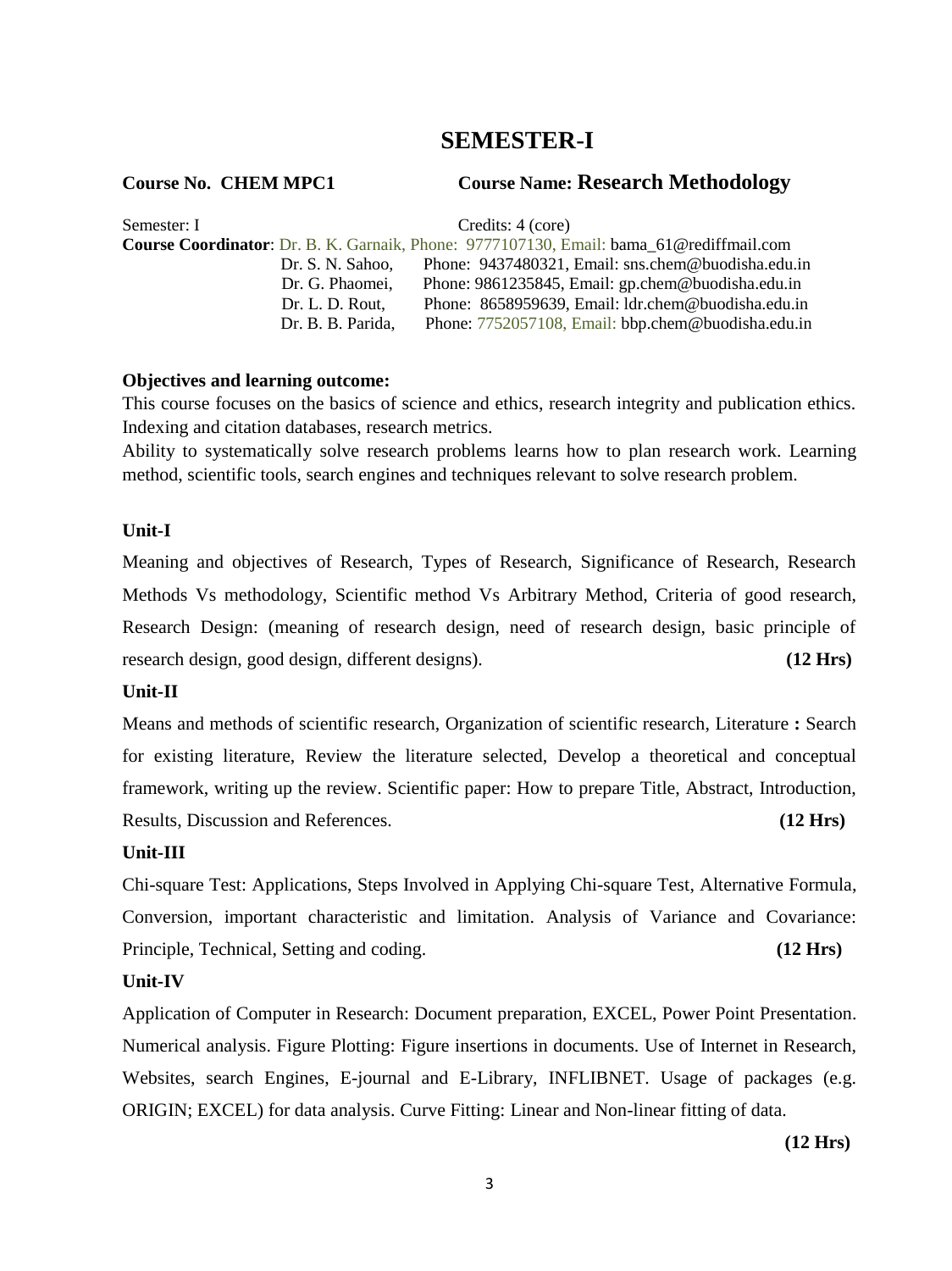#### **References**:

- 1. Computers and Their Applications to Chemistry, Ramesh Kumari (2002), Alpha Science international Ltd. UK
- 2. How to write and publish a scientific paper, Day RA (1992), Cambridge University press. London
- 3. Research Methodology: Methods and Techniques, Kothari, C.R.(2008), Second Edition. New Age International Publishers, New Delhi.
- 4. Research Methodology From Philosophy of Science to Research Design, Volume 3, Alexander M. Novikov and Dmitry A. Novikov, CRC Press, Taylor & Francis Group 2013.
- 5. Design and Analysis of Experiments by Montgomery, Douglas C.
- 6. Management Research Methodology; Integration of Principles, Methods and Techniques by Krishnaswamy, K.N., Sivakumar, AppaIyer and Mathiranjan M.
- 7. Research Methodology- A Step-By-Step Guide for Beginners by Ranjit Kumar.
- 8. Research Methods by Trochim, William M.K.

#### **Course No. CHEM MPC2 Course Name**: **Spectroscopic Techniques in Chemistry**

Semester: I Credits: 4 (core) Pre-requisites: Basic understanding of M. Sc. level Spectroscopy, analytical chemistry etc.

**Course Coordinator**: Dr. L. D. Rout, Phone : 8658959639, Email: ldr.chem@buodisha.edu.in Dr. B. B. Parida, Phone : 7752057108, Email: bbp.chem@buodisha.edu.in

**Objective and learning outcome**: The students/scholars will be able to solve structural identification of organic/inorganic compounds through various spectroscopic and other techniques (UV-Visible, IR, NMR, Mass, EPR, XRD, XPS, DTA, TGA, electron microscopy etc).

#### **Unit-I**

Isolation and purification of organic and inorganic compounds (solids and liquids) with special emphasis on chromatographic techniques: TLC, column chromatography and HPLC. Drying and dehydrating agents. **(12 Hrs)**

#### **Unit-II**

Structural identification and Elucidation of organic and inorganic compounds by UV-Visible and infrared spectroscopy. **(12 Hrs)**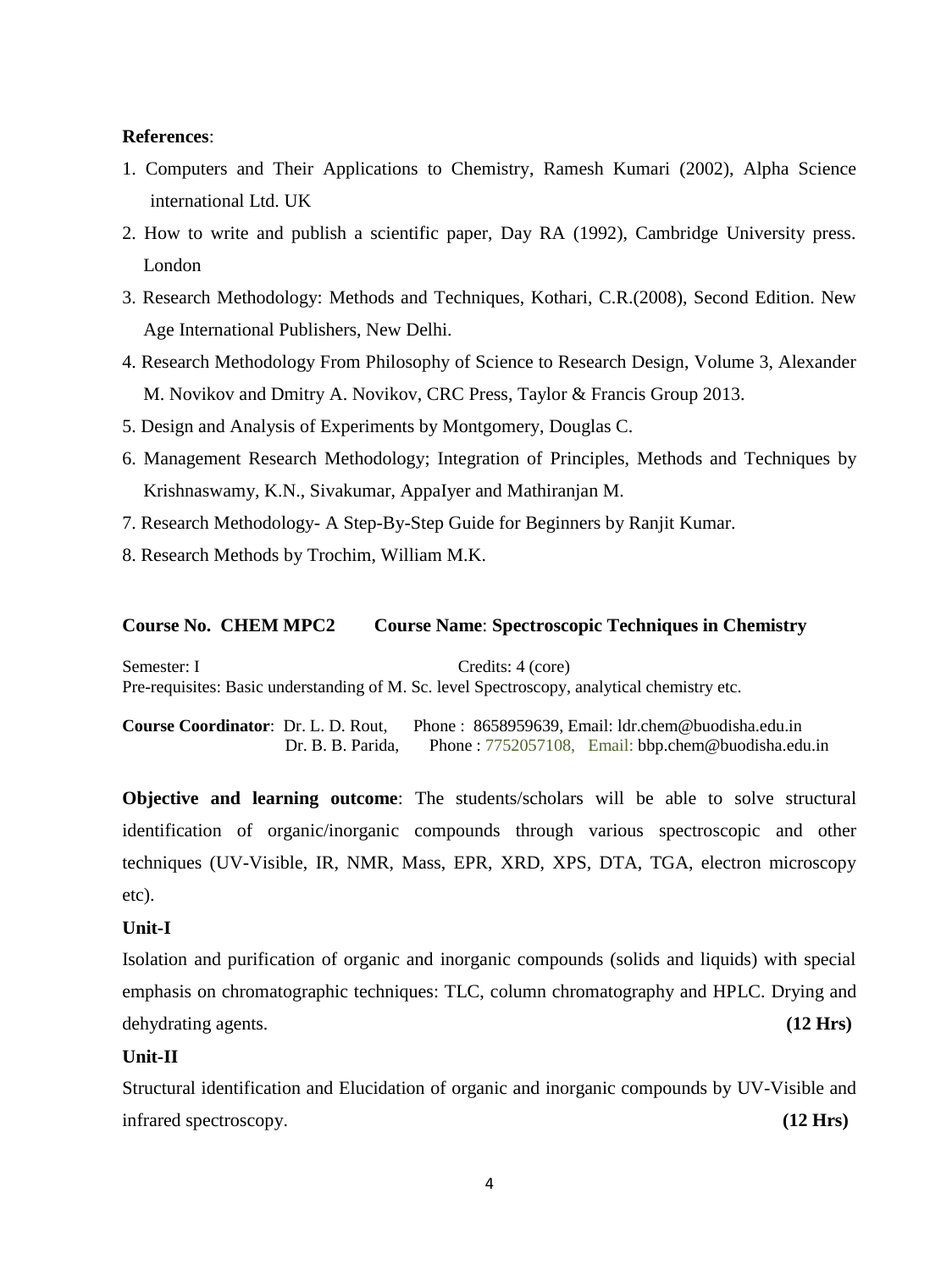#### **Unit-III**

Elucidation of organic and inorganic compounds by NMR spectroscopy  $(^1H, ^{13}C, ^{15}N, ^{31}P$ -nuclei, 2-D) and mass spectrometry (HRMS, LCMS, MALDI). **(12 Hrs)**

#### **Unit-IV**

Elucidation of organic and inorganic compounds by Thermo Gravimetric Analysis (TGA), Differential Thermal Analysis (DTA), X-ray diffraction (XRD), X-ray Photoelectron Spectroscopy (XPS), Electronic Paramagnetic Resonance (EPR), Transmission Electron Microscopy (TEM), Scanning Electron Microscopy (SEM), Fluorescence Spectroscopy.

**(12 Hrs)**

#### **Books suggested:**

- 1. A textbook of Quantitative Inorganic Analysis, A.I. Vogel, ELBS, London.
- 2. Dynamics of Chromatography- Part I; J.C. Gidding; Dekker, New York.
- 3.Vogel's textbook of Practical Organic Chemistry, B.S. Furhen ey. al. Longman Group.
- 4.Spectrometric Identification of Organic Compounds, R.M. Silverstein, G.C. Bassler and T.C. Morrill, Wiley, New York.
- 5.Spectrometric Methods in Organic Chemistry, D.H. Williams and I. Fleming, Tata Mcgraw Hill Education.
- 6.Organic Spectroscopy, William Kemp, John Wiley.
- 7.Applications of Spectroscopy Techniques in Organic Chemistry, P. S. Kalsi, New Age International.

#### **Course No. CHEM MPC3** Course Name: **Seminar Presentation**

Semester: I Credits: 4 (core) Pre-requisites: As per concerned supervisor

**Course Coordinator**: Head and concerned faculty members of the department.

#### **Objectives:**

To learn literature survey, writing project report. To improve communication skill delivering presentation in audience.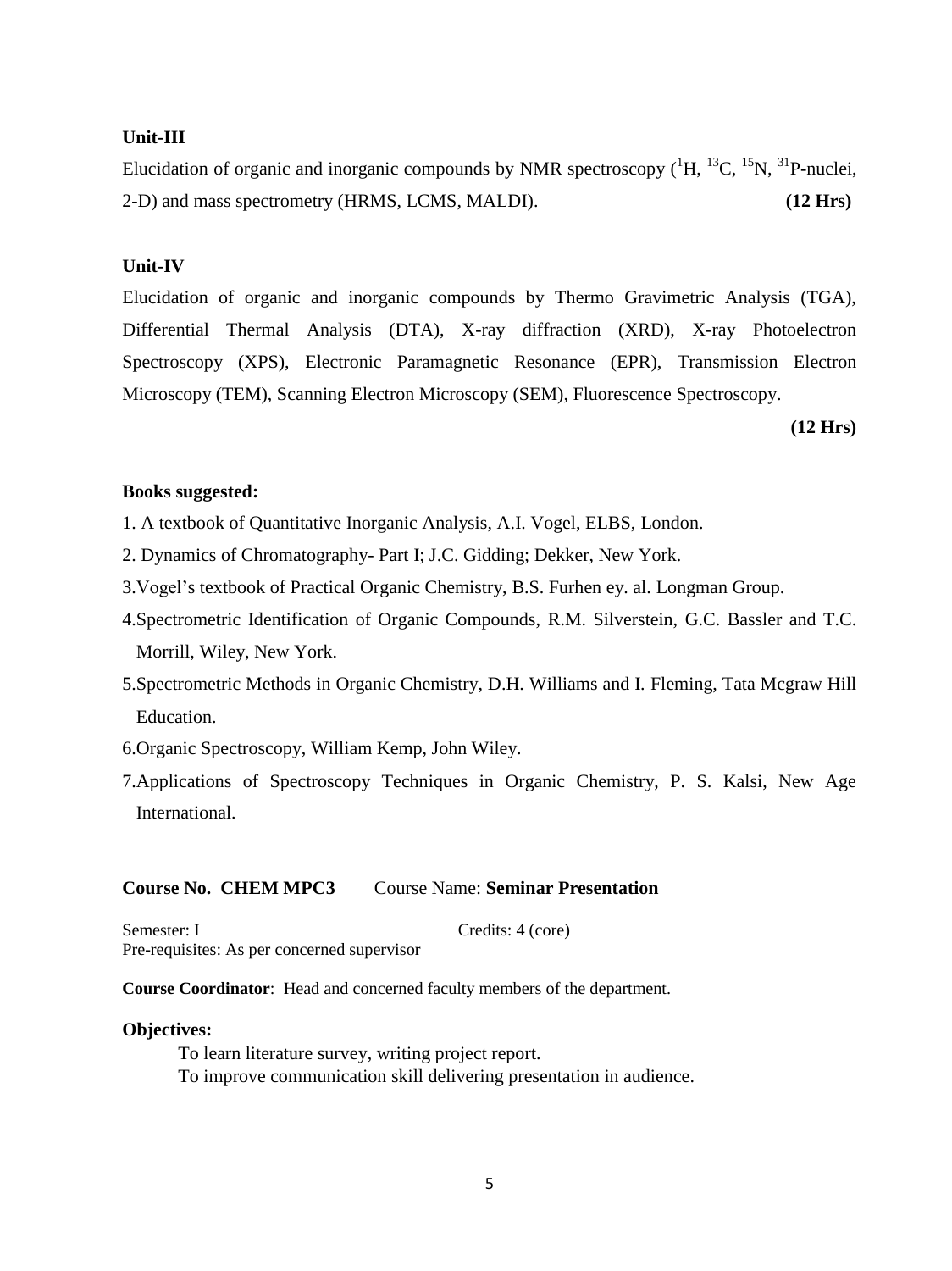#### **Course No. CHEM MPE1 C**ourse **Name**: **Inorganic Chemistry**

Semester: I Credits: 4 (Elective) Pre-requisites: Basic understanding of M. Sc. level Inorganic, Organometallic chemistry

**Course Coordinator**: Dr. S. N. Sahoo, Phone : 9437480321, Email: sns.chem@buodisha.edu.in

**Objective and learning outcome:** The students/scholars will learn solving research problems in various aspects of chemical bonding, cage & cluster compounds, solid state crystal lattice, semiconductors and organometallics applications in their research.

#### **Unit- I**

**Review of Chemical Bonding:** The Schrodinger equation and its application to simple systems, Quantum mechanical concept of the chemical bonding, Resonance and hybridisation, The M. O. Method and its application to diatomic and triatomic molecules.

#### **Unit-II**

**Inorganic Chains, Rings, Cages and Clusters:** Catenation, Heterocatenation, Silicate minerals, Intercalation; Borazine, Phosphazenes; Boranes, Carboranes, Metallaboranes, Metallacarboranes; Carbonyl clusters, Halide type clusters.

#### **(12 Hrs)**

**(12 Hrs)**

#### **Unit-III**

**Solids:** Ionic solids, Lattice energy, Ionic radii, Conductors, Insulators and Semiconductors, Defects in solids, Solid state reactions, The band and zone theories of metals, Spinels and other magnetic materials.

#### **Unit-IV:**

**Organometallic Chemistry:** 18-Electron rule, Metal carbonyl complexes, Nitrosyl complexes, Dinitrogen complexes, Metal alkyls, carbenes, carbynes and carbides; Nonaromatic alkene and alkyne complexes, Metallocenes, Organometallic compounds in catalysis.

**(12 Hrs)**

**(12 Hrs)**

#### **Books suggested:**

1. Inorganic Chemistry, J. E. Huheey, E. A. Keiter, R. L. Keiter, Pearson Education.

- 2. Inorganic Chemistry, Missler and Tarr, Prentice Hall
- 3. Organometallic Chemistry: A Unified Approach (2nd Ed.), R. C. Mehrotra & A. Singh, New Age International.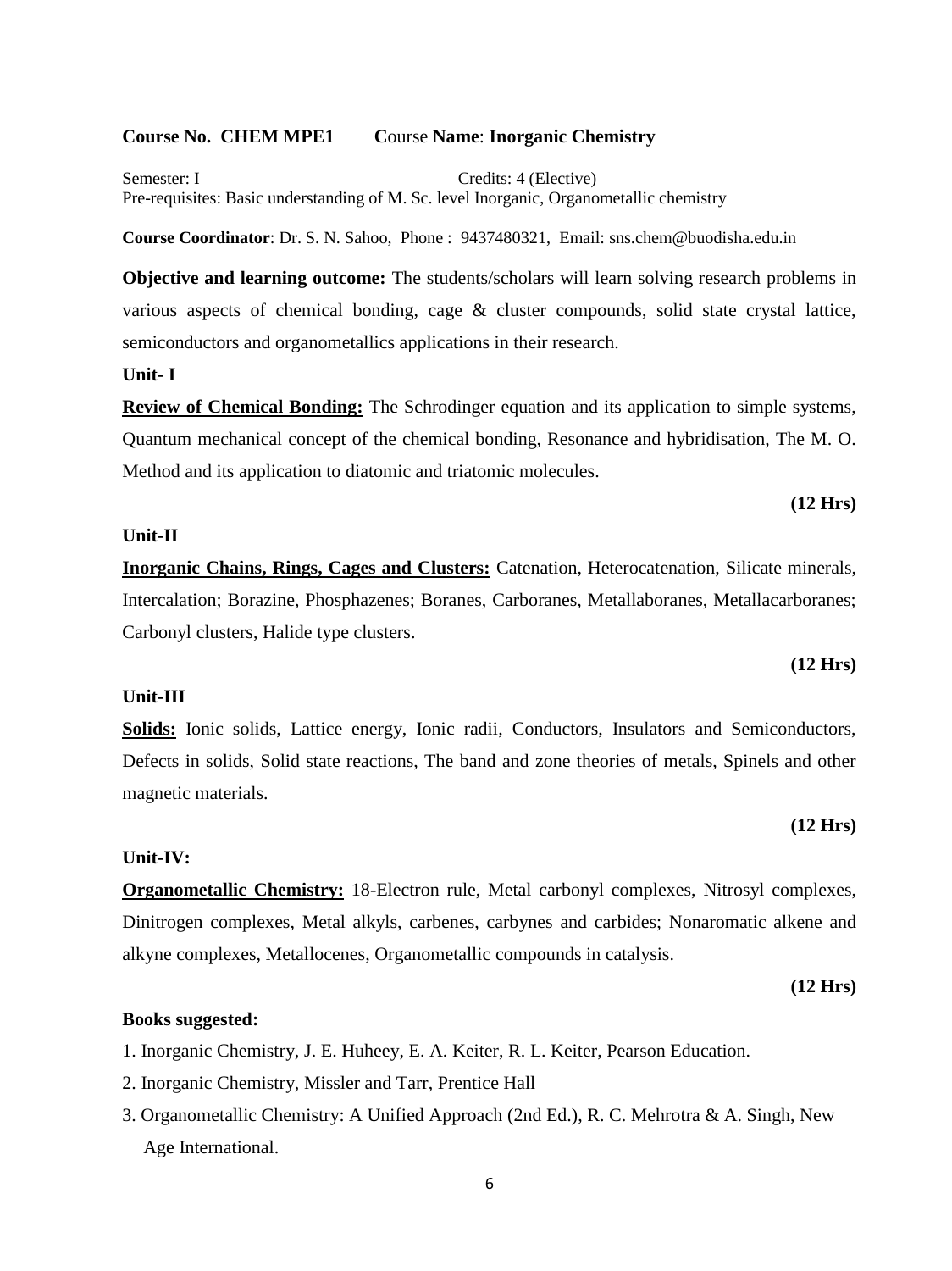#### **Course No. CHEM MPE2 Course Name**: **Physical Chemistry**

Semester: I Credits: 4 (Elective) Pre-requisites: Basic understanding of M. Sc. level Physical chemistry.

**Course Coordinator**: Dr. G. Phaomei, Phone : 9861235845, Email: gp.chem@buodisha.edu.in

#### **Unit-I:**

**(a) Transition State Theory:** Potential energy surface, Partition function for translation, rotation and vibration, Derivation of rate equation, Comparision of collision and transition state theories, Transition coefficient, Thermodynamic treatment of reaction rate, Interpretation of entropies of activation.

**(b) Quantum Chemistry:** Wave and quantum concept: Operation concepts in quantum chemistry, Wave mechanics of simple systems with constant potential energy and variable potential energy.

#### **(12 Hrs)**

#### **Unit-II:**

**(a) Reaction in Solution:** Kinetic in solution, Solvent effect, Ionization of neutral molecules, Kinetics of ionization, Reaction between ions and neutral molecules, Ionic strength and secondary salt effect, Dipolar aprotic solvents.

**(b)** Parallel first order reactions, Two parallel first order reactions all of the same order, Parallel first order and second order reactions, Radioactive series and radioactive steady state, General first order series and parallel reactions, Competitive consecutive reactions, Consecutive parallel second order reaction, Equilibrium from kinetic point of view.

#### **Unit-III:**

The study of rapid reactions, Diffusion controlled reactions, Methods for sdudying rapid reactions, Quenching of fluorescence, Polarography and diffusion – coupled methods, Magnetic resonance method, Relaxation method, Flash photolysis.

#### **(12 Hrs)**

**(12 Hrs)**

#### **Unit-IV:**

**Group Theory:** Application of group theory, SALC, Huckel theory for conjugated systems, Butadiene, cyclopropenyl system, Benzene, Naphthalene, Calculation of bond order and stabilisation energy, Application of group theory for construction of molecular orbitals.

**(12 Hrs)**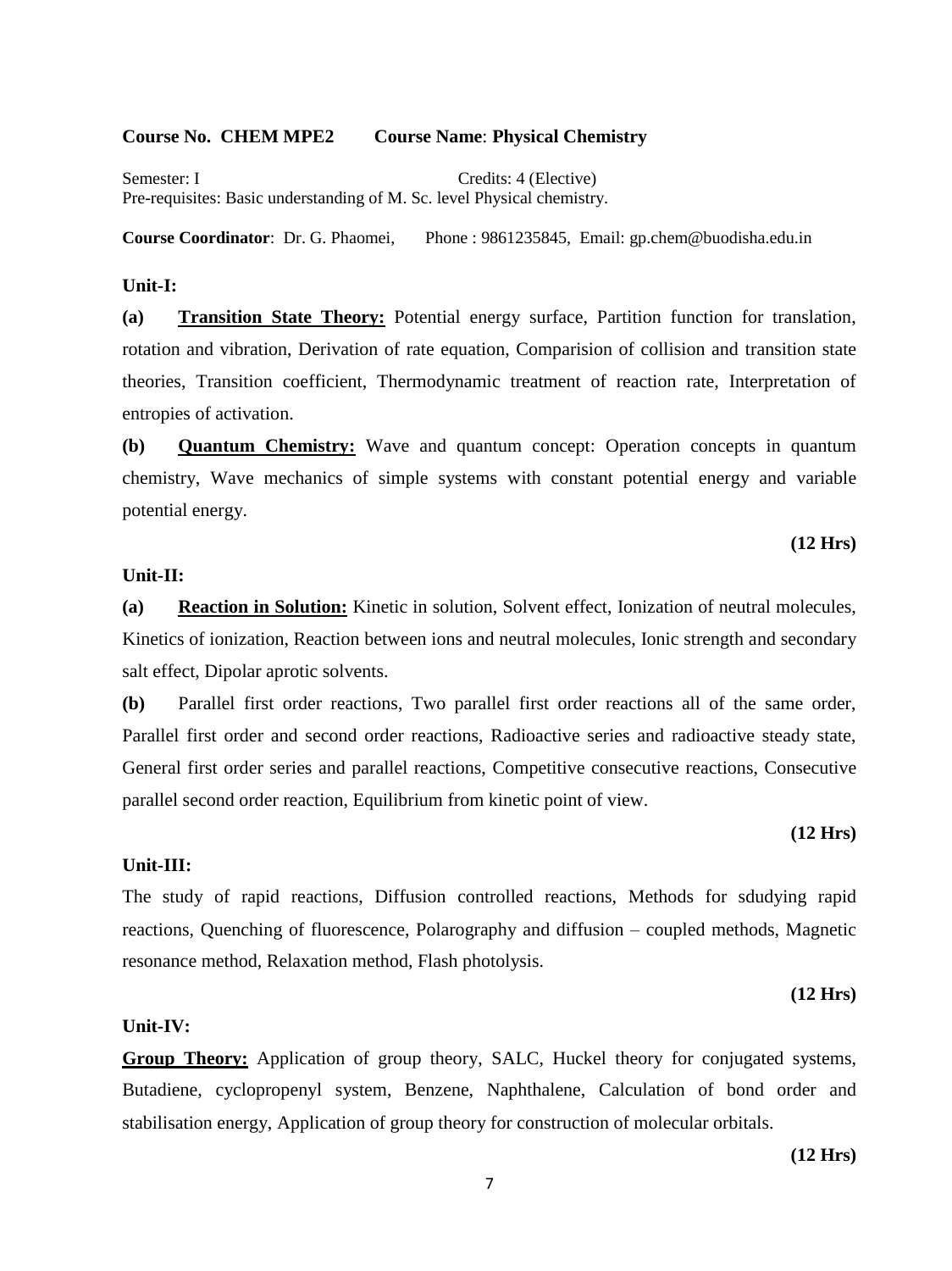#### **Books suggested:**

- 1. Symmetry and Spectroscopy of Molecules, K. Veera Reddy, New Age International, Delhi
- 2. Quantum Chemistry, 5th edition (2000), I.N. Levine, Pearson Educ. Inc., New Delhi.
- 3. Introductory Quantum Chemistry, 4th edition, A.K. Chandra, Tata McGraw Hill, New Delhi.
- 4. Introduction to Quantum Mechanics with Applications to Chemistry (1935), L. Pauling and E.
- B. Wilson, McGraw Hill, New York.
- 5. Quantum Chemistry, R. K. Prasad, Wiley.
- 6. Chemical Applications of Group Theory, F.A. Cotton, Wiley.
- 7. Chemical Kinetics, Third Edition (1987), K. J. Laidler, Harper & Row, New York.
- 8. Kinetics and Mechanism of Chemical Transformations (1993), J. Raja Ram and J.C. Kuriacose, MacMillan Indian Ltd., New Delhi.

#### **Course No. CHEM MPE3 Course Name**: **Organic Chemistry**

Semester: I Credits: 4 (Elective) Pre-requisites: Basic understanding of M. Sc. level advance Organic Chemistry.

**Course Coordinator**: Dr. L. D. Rout, Phone : 8658959639, Email: ldr.chem@buodisha.edu.in Dr. B. B. Parida, Phone : 7752057108, Email: bbp.chem@buodisha.edu.in

**Objective and learning outcome:** The students/scholars will learn various techniques, methods of solving research problems using spectroscopy, retrosynthesis, synthetic application of very useful organic reagents organic synthesis. Several natural products of medicinal importance are included for a glimpse how natural products play very important role as medicinal-drug candidates.

#### **Unit-I:**

**Organic Spectroscopy and Stereochemistry:** Elucidation of organic compounds by UV, IR, NMR Spectroscopy and Mass Spectrometry. Application of Circular Dichroism (CD) and Optical rotatary dispersion (ORD).

**(12 Hrs)**

#### **Unit-II:**

**Retrosynthetic Analysis:** Synthons and synthetic equivalents and planning good Synthesis of Organic Compounds and their application in retrosynthesis of various compounds.

**(12 Hrs)**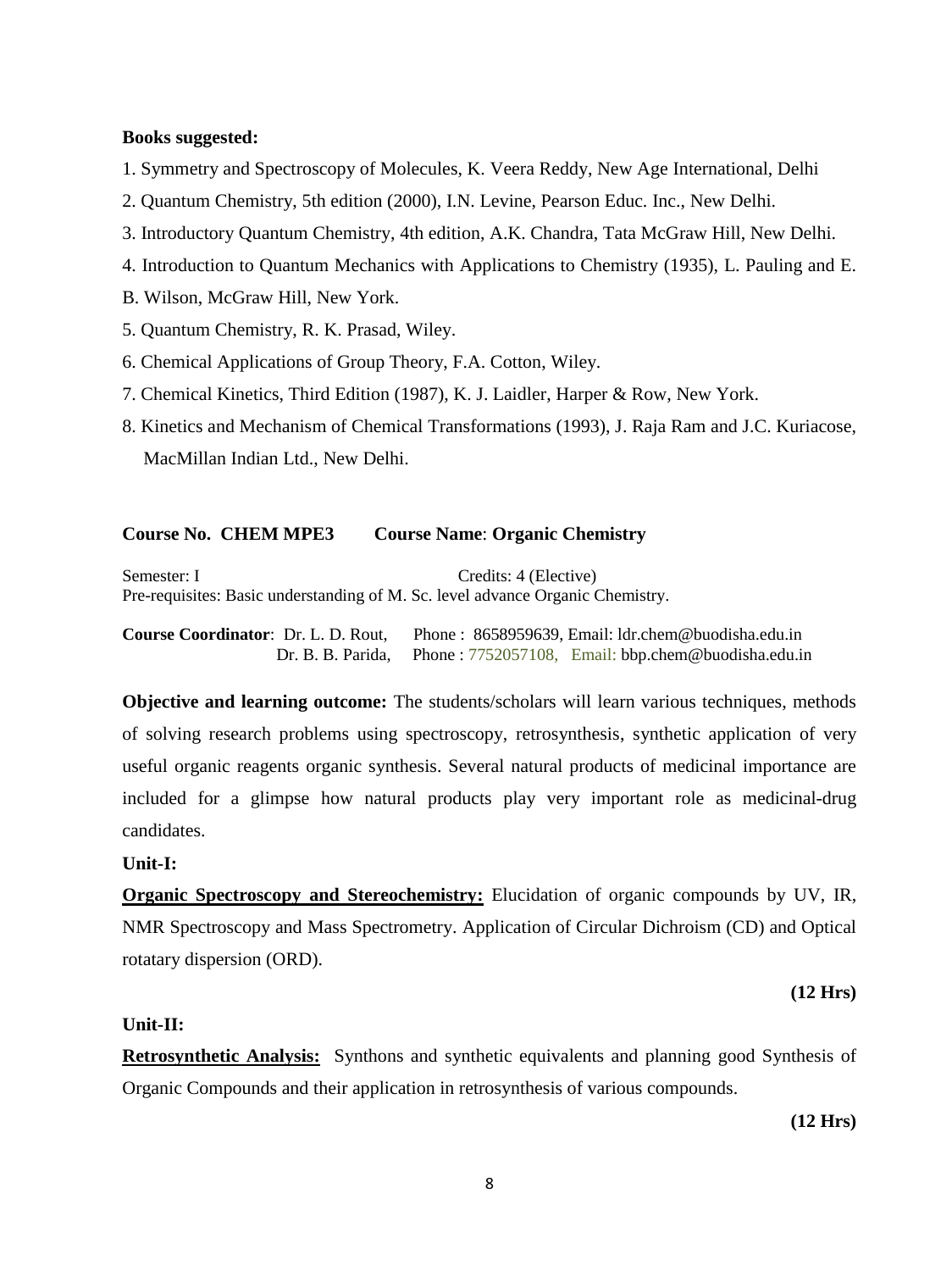#### **Unit-III:**

**Reagents in Organic Synthesis:** Woodward reagent, Prevost reagent, 1,3-Dithianes, Lithium diisopropylamide (LDA), Diazomethane, Dicyclohexylcarbodiimide (DCC), Crown ether complex, Polymer supported reagents, DDQ, n-Bu3SnH-AIBN, Corey-Fuch, Ohira-Bestmann, Simon-Smith (CH<sub>2</sub>I<sub>2</sub>-Zn/Cu), Kulin-Kuvich clopropanation, Peterson Olefination, Petasis reagent (Petasis olefination), Horner Wittig, Grubbs catalyst, CBS catalyst, Yamaguchhi esterification.

#### **(14 Hrs)**

#### **Unit-IV:**

#### a) **Synthesis of Some Important Natural Products:**

Introduction to natural products, their importance in biological applications. synthesis and biological activities of Paracetamol, Aspirin, Propanolol, AZT, Elgerin, Imatiniv, Chopidogrel, Remdesvir, Favipiravir.

#### **(10 Hrs)**

#### **Books suggested:**

- 1. Organic chemistry, J. Clayden, N. Greeves, S. Warren and P. Wothers, Oxford University Press.
- 2. Advanced Organic Chemistry: Reactions, Mechanism and Structure (McGraw-Hill), J. March. John Wiley and Sons.
- 3. Stereochemistry of Organic Compounds, [Ernest L. Eliel,](http://as.wiley.com/WileyCDA/Section/id-302477.html?query=Ernest+L.+Eliel) [Samuel H. Wilen,](http://as.wiley.com/WileyCDA/Section/id-302477.html?query=Samuel+H.+Wilen) Wiley.
- 4. Organic Synthesis, The Disconnection Approach, S. Warren, Wiley.
- 5. [Organic Chemistry, Volume 2: Stereochemistry and the Chemistry Natural Products, I. L.](http://www.amazon.in/Organic-Chemistry-Stereochemistry-Natural-Products/dp/817758541X/ref=sr_1_1?ie=UTF8&qid=1489662699&sr=8-1&keywords=natural+chemistry)  [Finar, Pearson Education India.](http://www.amazon.in/Organic-Chemistry-Stereochemistry-Natural-Products/dp/817758541X/ref=sr_1_1?ie=UTF8&qid=1489662699&sr=8-1&keywords=natural+chemistry)
- 6. Name reactions and Reagents in Organic Synthesis 2nd Ed, Bradford P Munday, Michael G. Ellerd and Frank G. Favaloro, Jr. Wiley Interscience.